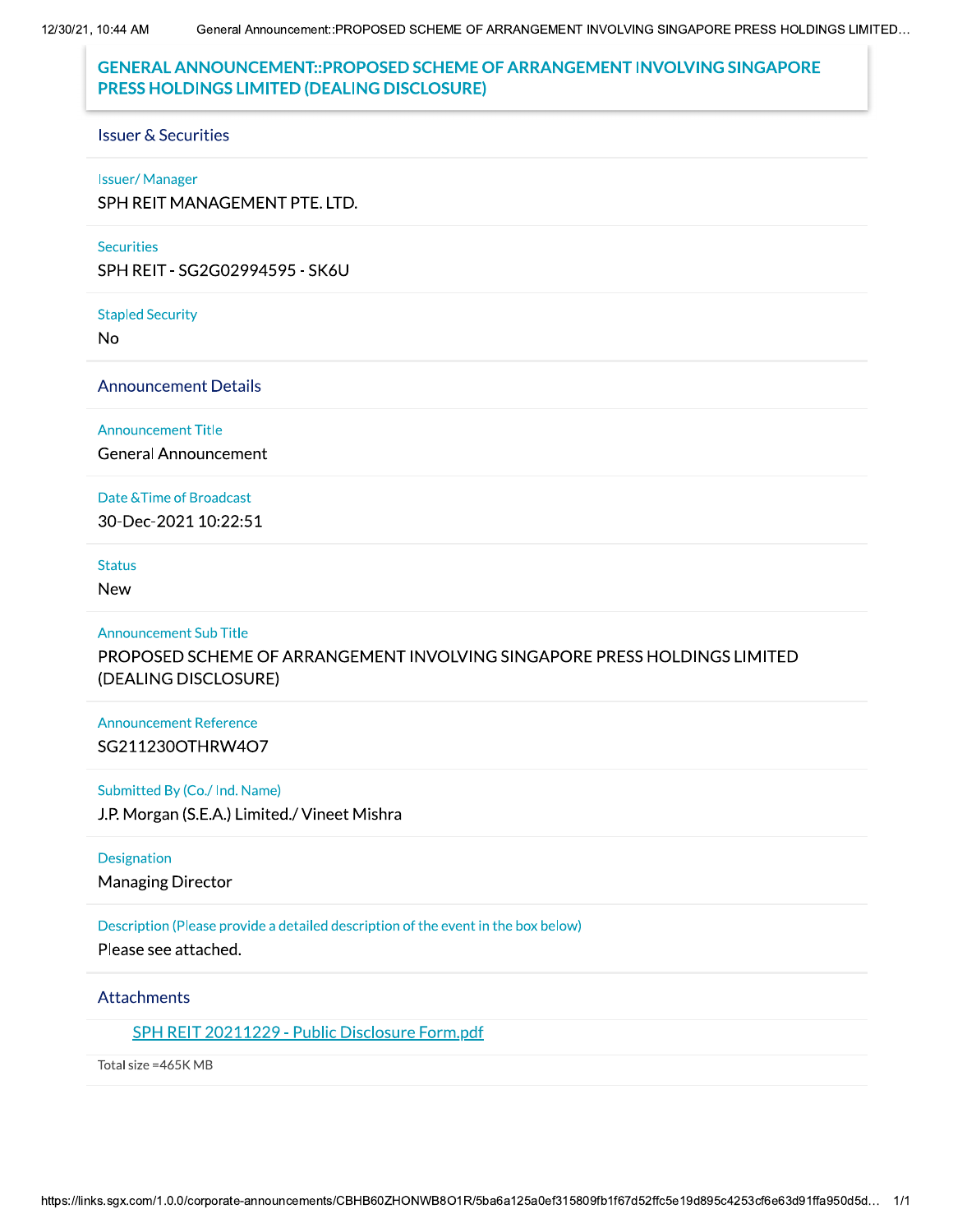## PROPOSED ACQUISITION OF SINGAPORE PRESS HOLDINGS BY WAY OF A SCHEME OF ARRANGEMENT

## DEALINGS DISCLOSURE

## 1. INTRODUCTION

J. P. Morgan (S.E.A.) Limited ("JPMSEAL") refers to the proposed scheme of arrangement (the "Scheme") to be undertaken by Singapore Press Holdings Limited (the "Company") and Keppel Pegasus Pte. Ltd. (the "Offeror") (which is a wholly-owned subsidiary of Keppel Corporation Limited ("KCL")) pursuant to Section 210 of the Companies Act, Chapter 50 of Singapore, involving, inter alia, (i) the distribution of units in SPH REIT held by the Company to the shareholders of the Company on a pro-rata basis and (ii) the Offeror acquiring the entire share capital of the Company (other than those already owned, controlled or agreed to be acquired by the Offeror and its concert parties), the consideration for which include units in Keppel REIT, which was announced on 2 August 2021 (the "Joint Announcement").

As stated in the Joint Announcement, JPMSEAL is the financial adviser to the Offeror in respect of the Scheme.

All capitalised terms used and not defined herein shall have the same meanings given to them in the Joint Announcement.

## 2. DISCLOSURE OF DEALINGS

Pursuant to Rule 12.1 of the Singapore Code on Take-overs and Mergers (the "Code") and the Practice Statement on the Exemption of Connected Fund Managers and Principal Traders under the Code, JPMSEAL wishes to announce the dealings by its associates in the relevant securities of SPH REIT on 29 December 2021, details of which are set out in the Schedule hereto.

# Issued by J.P. Morgan (S.E.A.) Limited

30 December 2021 Singapore